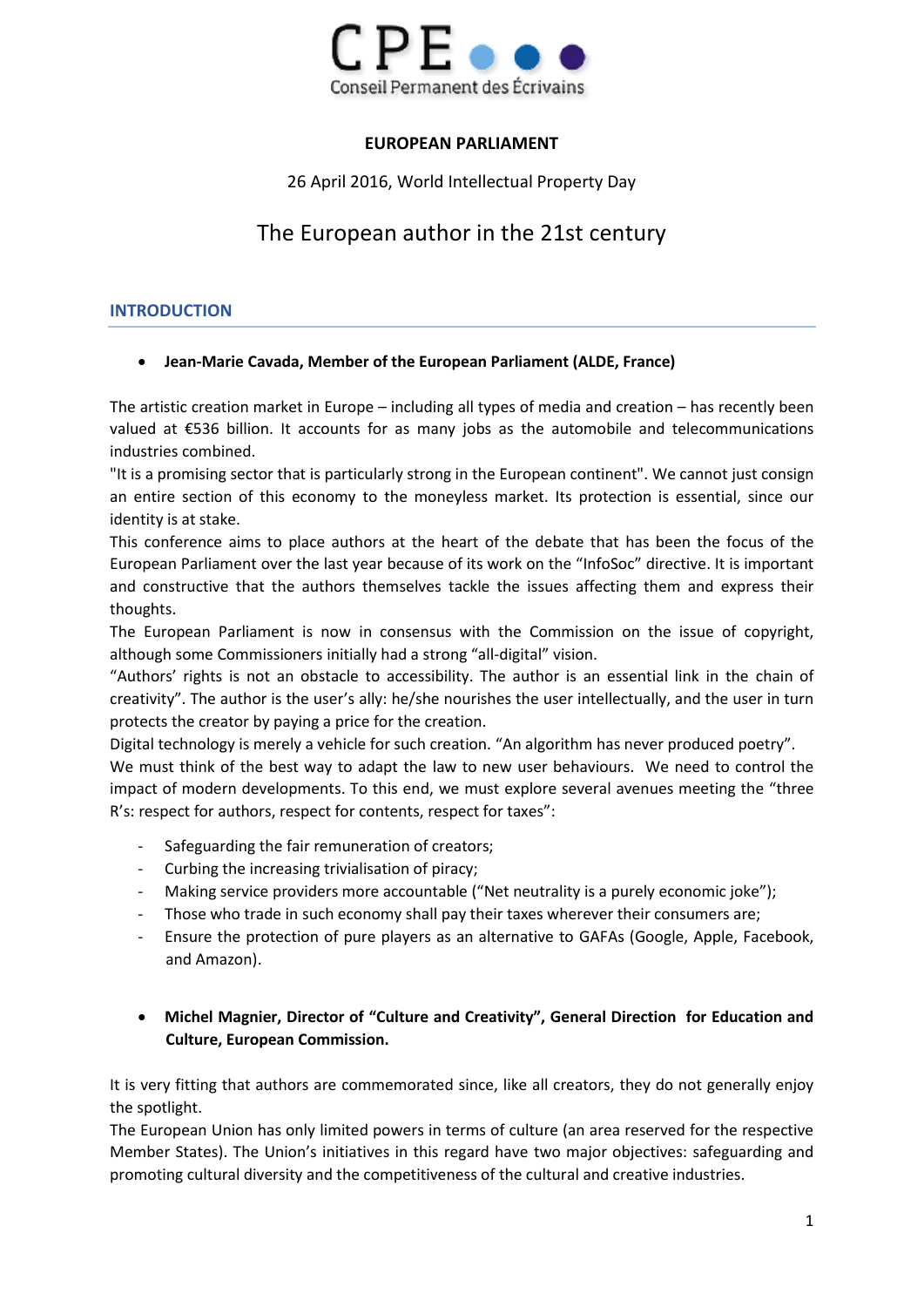

According to Ernst & Young, there are 150,000 book authors in Europe, with 500,000 new titles published every year. The book industry generates a revenue of €36 billion. In addition, the European Union supports this industry via the Creative Europe programme.

The Commission's author's rights projects have often been presented inaccurately. The Commission has never supported the views expressed by Julia Reda.

In this area, the European Commission aims to protect author's rights and adapt it to a world that has undergone deep-seated changes since 2001. "Failure to act would jeopardize author's rights". Three important messages for authors:

- Creation lies at the heart of any cultural policy. We must reaffirm the key role of creators and artists to prevent them from being cheated. Studies are under way at the Commission to assess the value chain in the digital era.
- The digital world offers major opportunities, but also heavy ambiguities. It is a fantastic tool for the democratisation of knowledge, but we need to fight the myth of free services on the Internet. "Anything with value must have a price". Regarding piracy, a "follow the money" approach would allow us to tackle business models promoting platforms that profit unduly from author's rights -protected works. It is more important to fight the mechanism enabling this practice than to fight pirates themselves.
- Remuneration for creative work is essential. The artist is an entrepreneur who contributes to the economy. "Living from his/her creation guarantees artistic independence".

Several avenues for future action:

- Transparent and fair contracts applied and applicable to creators. There is still room for improvement through dialogue between market players;
- Making a part of the author's rights as non-transferable and irrevocable;
- In addition to the author's rights reform, considering a new type of remuneration for creativity. Collective management is an interesting area that is being looked at by the Commission.

The twelve proposals formulated by the CPE are shared by the Commission.

#### **Hervé Rony and Cécile Deniard, Vice-Presidents of the CPE**

Following the initial worrying statements made by the Juncker Commission, which presented copyright as a roadblock to the development of the digital market in Europe, the European Commission moderated its approach. The dialogue with industry representatives is now a constructive and fruitful one.

The 12 proposals of the French Permanent Council of Writers (CPE) for a European policy for the book sector:

Some of the points addressed in the CPE's proposals are specific to authors:

- The crucial issue of remuneration (recent studies in England and France show that the situation has deteriorated) and the restructuring of contractual arrangements (see the recommendations of the European Parliament's report on [Contractual Arrangements](http://www.europarl.europa.eu/meetdocs/2009_2014/documents/juri/dv/contractualarangements_/contractualarangements_en.pdf)  [Applicable to Creators\)](http://www.europarl.europa.eu/meetdocs/2009_2014/documents/juri/dv/contractualarangements_/contractualarangements_en.pdf). Authors have high hopes for the study conducted by the Commission's department for authors' rights on these issues.
- Reiterating the existence of a two-pronged authors' rights/copyright system within which the "continental" approach – dominant in Europe – enables the author to benefit from a nontransferable moral right and a substantive intellectual property right.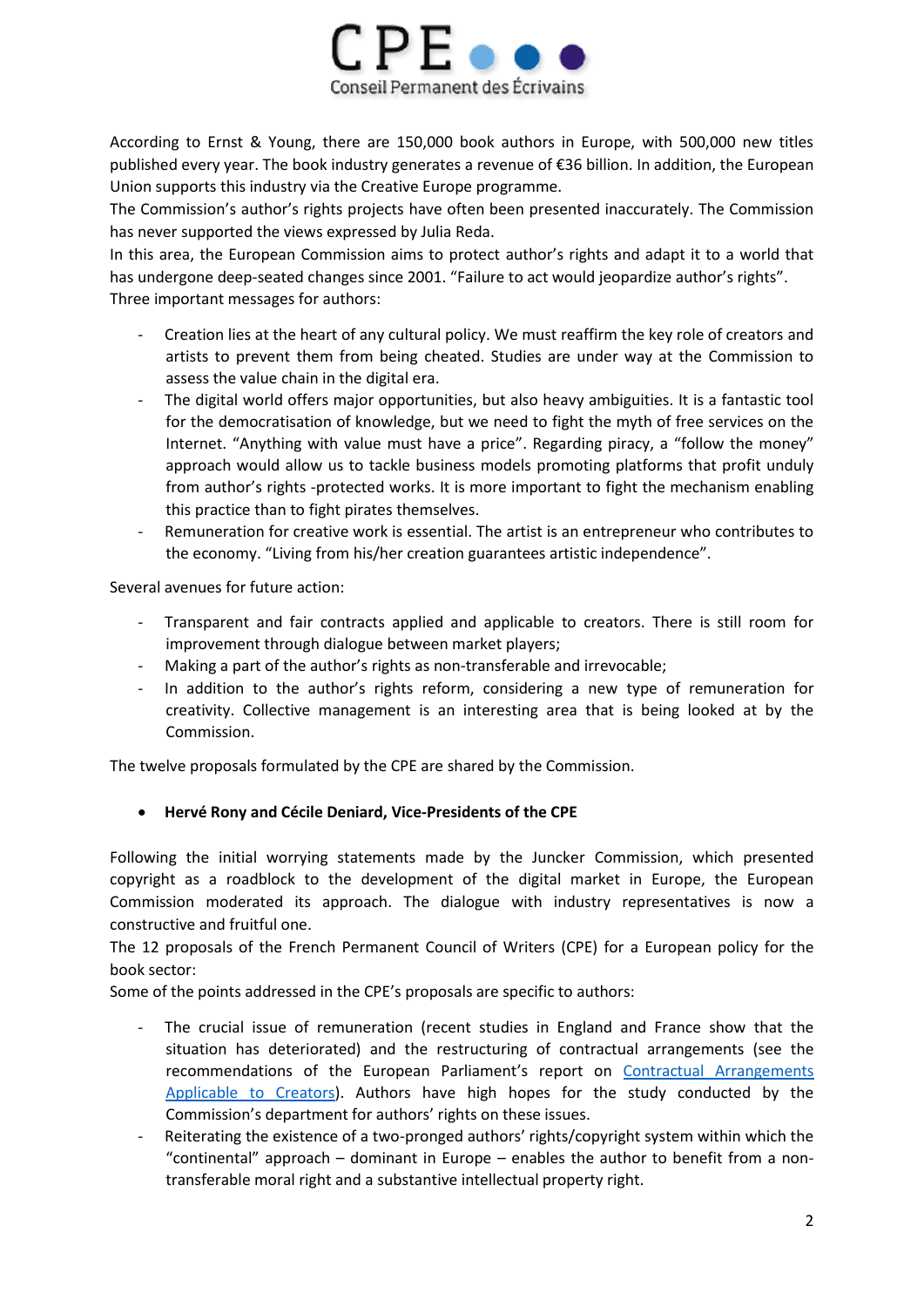

Lastly, the final points (fixed book-price policies, cultural exceptions, encouraging translation and creation) aim to define for Europe a future in which cultural goods are not seen as commonplace commodities, readers are not reduced to consumer status, and authors are supported in their creative activity (freedom of expression, material support for creation and innovation, and a book and reading culture).

ROUND TABLE 1 – **The creator at the heart of authors' rights** (chaired by Constance Le Grip)

### **Constance Le Grip, member of the European Parliament (PPE, France)**

MEPs attach great value to the principles of fair remuneration of labour, of creation, promotion, respect and the protection of European cultural diversity, which form an integral part of this continent's identity. In addition, they are attached to the principle of maintaining a sustainable system for the funding of creative and cultural industries and the fight against piracy, theft, and appropriation without the creator's consent.

We must protect authors' rights, defend creators, and adapt to the new conditions created by the digital economy. These are priorities.

Efforts to make authors' rights even stronger and more protective  $-$  including in the digital age  $-$  do not mean to weaken, tone down or transform such rights. "*To adapt does not mean to tone down or to weaken; quite the contrary*".

We must insist on an essential linguistic distinction: we are here talking about "authors' rights", a rich expression that is not at all outdated or irrelevant. "Copyright" is something else entirely, although both concepts are translated by the same term in French (*droit d'auteur*).

# **Frank Gotzen, Catholic University of Leuven**

The European Parliament plays a key role in protecting copyright. It is a bastion for the defence of authors' interests.

The "mathematics" of author's rights are based on the distinction between exclusive rights and exceptions. Some exceptions entail mandatory compensations guaranteed by the legislator, which are beneficial to authors.

The Court of Justice plays a crucial role: author's rights is not the prerogative of the legislator, as they are increasingly becoming a matter of interpretation. Regarding exclusive rights, the general principle of the CJEU is as follows: directives must be read in their entirety, including the preamble. In the directive of 22 May 2001, the Court stresses the following points:

- It is essential to rely on a high level of protection;
- Artists must enjoy an exclusive right of reproduction in the broadest sense. This principle was reiterated in several judgements rendered by the CJEU, and is now established.

In terms of exceptions, the CJEU advocates a strict interpretation, which is good for author's rights, since an exception reduces the author's exclusivity. Several judgements were made to that effect. This theory is an established opinion which is not limited to author's rights: exceptions must always be interpreted strictly. In the list of copyright exceptions, only one is mandatory (technical reproduction). It is the only "harmonised" exception. The fifteen other exceptions are optional and "non-harmonised". This justifies the need for harmonisation, which can only be achieved through new legislations. It is one of the aims of the Digital Single Market strategy.

In this regard, 9 December 2015 will remain an important date, signalling: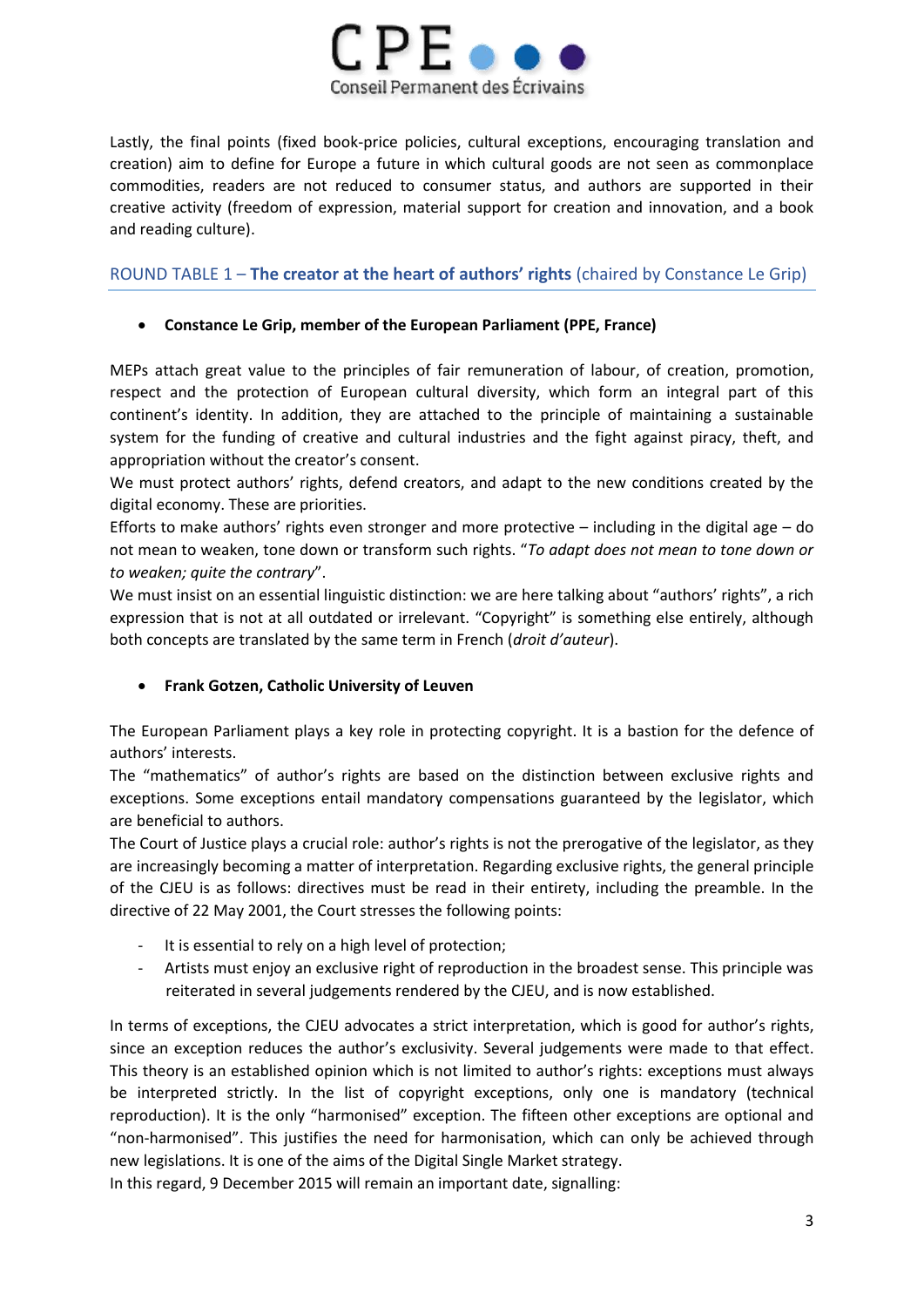

- The proposed regulation on portability, which should not be seen as a stab in the back for author's rights;
- The communication on author's rights was issued. Should exclusive rights be redefined? Should new exceptions be introduced? In any event, new exceptions will be necessary to accommodate the Marrakesh treaty. However, other exceptions are also being considered (text and data mining, private searches in private networks, panorama, etc.). Questions are raised, but we do not yet have the answers. The communication mentions "mandatory" exceptions. As such, there is a quest for harmonisation.
- On value-sharing: creators must be at the very heart of the law, even in a digital environment. This issue concerns platforms in particular. How can we ensure appropriate remuneration in the new digital environment? The EU must work towards the need for mandatory (non-optional) rules.

The CPE's proposal on the distinction between "copyright" and "authors' rights" is important.

The open public consultation held on 23 March on the role of publishers in the copyright value chain and on the panorama exception is an opportunity for everyone to discuss the role of publishers: their situation is difficult, not only with respect to the Google Tax, but also regarding European and national case law on remuneration generated from photocopying. Publishers are the partners of authors and they also need protection. Authors must make the most of this opportunity to support publishers and, especially, to require fair and equitable contracts from them in return, and to put an end to abusive contracts requiring authors to transfer all their rights. First and foremost, we need a "new deal" with our main partners – the publishers – before focusing on digital technology to restore the sharing of value.

# **Mary Honeyball, Member of the European Parliament (S&D, United Kingdom)**

Despite their conceptual differences, France and the United Kingdom have much in common. The differences might have to do with the application of rules. For example, regarding freedom of panorama (which is the most extreme case), practices are very strict in France and much more liberal in the United Kingdom.

Creation needs to be protected. We have only just celebrated the  $400<sup>th</sup>$  anniversary of William Shakespeare's death. He became one of the greatest European authors because his works were protected. The world has changed and we must now deal with digital technology; but how should we go about it?

We must regulate the platforms. The Commission will make proposals, but we must ensure that piracy is eradicated. Platforms must monitor the content that they distribute. Criminal or hateful content is one thing, but copyright is yet another, and it should not be left to their discretion.

Attention is currently focused on music, but the same principles should apply to written materials. "Platforms must accept their responsibility with respect to the content being distributed".

There has been a worrying fall in writers' earnings. Only a lucky few authors are able to live on their writing alone. Culture is vital  $-$  it is what makes us human. We cannot imagine the world without creativity. It is increasingly crucial that we guarantee adequate remuneration for authors. That would require platforms to be regulated. The chain must be considered as a whole, since there are countless individuals who depend on authors, as shown in the video by SCAM (French society of multimedia authors).

I represent the city of London, whose economy relies heavily on the creative industries. "*The immense value of creation is not only cultural; it is also economic"*. We cannot allow ourselves to let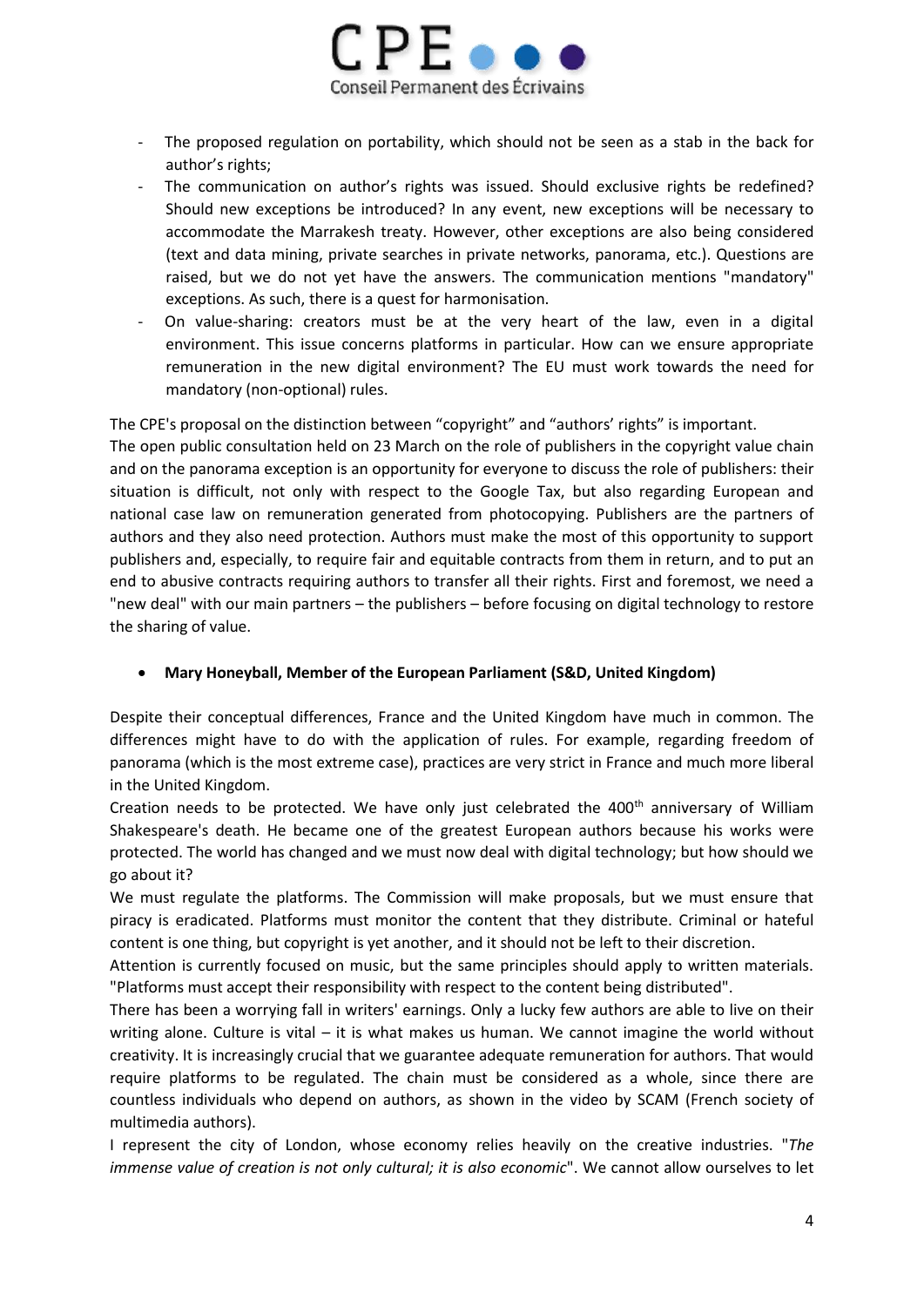

cultural industries decline and lose jobs. On the contrary, we have every reason to ensure that the rights of writers and creators in general are respected.

Regarding the issue of exceptions, I don't see any overt opposition between the safeguarding of creators' interests and the possibility of arrangements to disseminate knowledge. Certain areas require exceptions. Education, obviously, since we need teaching material, whether for distance learning or digital works. As for data mining, discussions on the subject need to be continued.

In my opinion, minimum standards should be adopted at the European level so that each Member State can then protect its own traditions. In the United Kingdom, for example, there is no levy on copies. We cannot force Member states to change their cultural approach.

Regarding future works, we will need to take into consideration the issue of language equality. All European languages, even minority ones, must be protected in terms of authors' rights. All creators and authors, regardless of their language, must be placed at the heart of the debates within the EU.

Pending the reports on exceptions, which should be finalised next Fall, we must continue these discussions while maintaining a pan-European approach.

### **Gerhard Pfennig, speaker for the Uhreberrecht Initiative**

Everyone wants to place the creator at the centre of the debate. The Parliament last July; the Commission in December.

A study that we are currently conducting on the effects of German legislation on the income of creators shows that, since 2000, their remuneration has remained stable whereas related revenue (media, publishing, etc.) has increased substantially. Ultimately, legislators have the power to help creators make a decent living.

In terms of contracts, the German system enables creators' associations to enter into remuneration agreements with users' associations. However, the cultural industry still hinders projects that are beneficial to authors, whereas it should strive to improve the instruments allowing them to be better remunerated. Authors should be able to exercise their rights as they wish. Likewise, we must protect the author's right to be informed of the manner in which his/her work is used by the cultural industry and by publishers.

Accordingly, it is not merely a matter of placing the creator at the heart of the system. The creator must be guaranteed appropriate remuneration.

New services and value-sharing are very important topics. We now know that the revenue generated by online distribution ends up in the pockets of technical and platform administrators, not those of creators. Streaming makes it possible to prevent piracy and provides access to music, videos, and more. However, musicians earn only 2% of what they would normally make through conventional production. Of the €10 paid for a monthly streaming subscription, €5 goes to the streaming service, which belongs to the producer and publisher, and a tiny portion goes to the right-holder. As such, musicians suffer more than they gain from streaming. They lose income, but consumers are unaware of this.

Platform regulation is crucial. Youtube allows a very large number of users to add music on a video, but the artist is not paid and the law does nothing about it. Discussions are under way in Germany on creating an exception for the use of works on platforms for private purposes, on the sole condition that the platform pays the management company, which will then redistribute the earnings to the right-holder. It is a difficult procedure to implement since, at the same time, service providers like Google are trying to be considered as authors, which is unacceptable.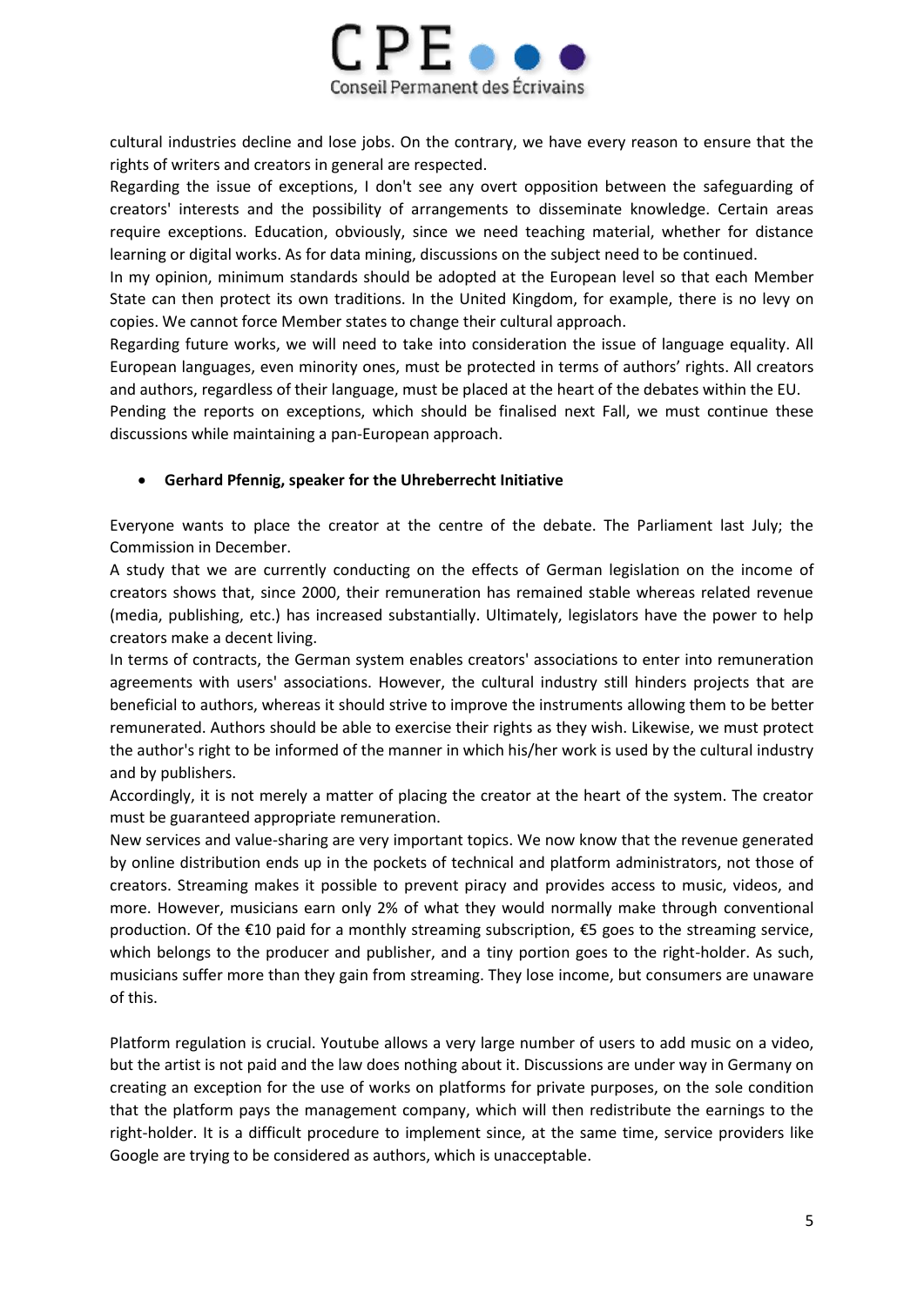

These issues are critical, and we should not waste time with portability or the panorama exception, which are problematic only to Julia Reda and Wikimedia.

Lastly, regarding exceptions, for most right-holders the private copy system is very important, since it guarantees real money for authors and the European copyright industry. In this regard, it is very difficult to understand the UK's position on private copying levies. There is an imbalance insofar as European authors are not remunerated when their work is copied in the United Kingdom. Similarly, it is important that students, academics and researchers have access to the works of authors, but the educational institutions must pay the creators.

All of these issues, which must be discussed at the international level, will be covered during a conference in Berlin in December.

# PRESENTATION – **Promoting fair conditions for authors: actions implemented by the International Authors Forum**

(As Katie Webb, Executive Administrator of the International Authors Forum, is unable to be here, Cécile Deniard, Vice-President of the CPE, offers a brief presentation of the work of this international organisation of which the CPE recently became a member.)

Formally established in 2013, the International Authors Forum has experienced fast growth, since it fills a specific need: that of representing book authors and visual artists internationally. It currently comprises 56 member organisations across all continents.

In particular, the IAF represents authors to the World Intellectual Property Organisation (WIPO), where discussions on exceptions for libraries, archives and educational institutions supplement and shed light on those held at the same time in Brussels and several other countries. The issue is still that of balancing the protection of authors' rights with the widest possible access to culture. The equation is different depending on the country's economic situation, and developing countries are very sensitive to requests for new exceptions, but the IAF invariably defends the idea that author's rights is not an obstacle to accessing the works of authors; on the contrary, it is the prerequisite everywhere to their creation and to the maintenance and development of a publishing sector.

The IAF also works to promote better contractual arrangements and better remuneration for authors. Its document "10 principles for fair contracts", published at the beginning of the year, is consistent with the demands of European authors and shows the extent to which the demands of authors worldwide are similar (clearly defined and time-limited contracts, regular and transparent rendering of accounts, etc.).

Although the difference between authors' rights (and copyright "is not merely a theoretical difference" (authors in France are now presented with copyright-inspired contracts where they are requested to transfer their "copyright" and to waive their moral rights), there is no contradiction between authors working under one or the other system: authors working under a author's rights system also advocate the protection of their copyright and moral rights (see the campaigns of the American Authors Guild and the British Society of Authors). If the opposition between the two systems is to be overcome, it should be for the benefit of authors.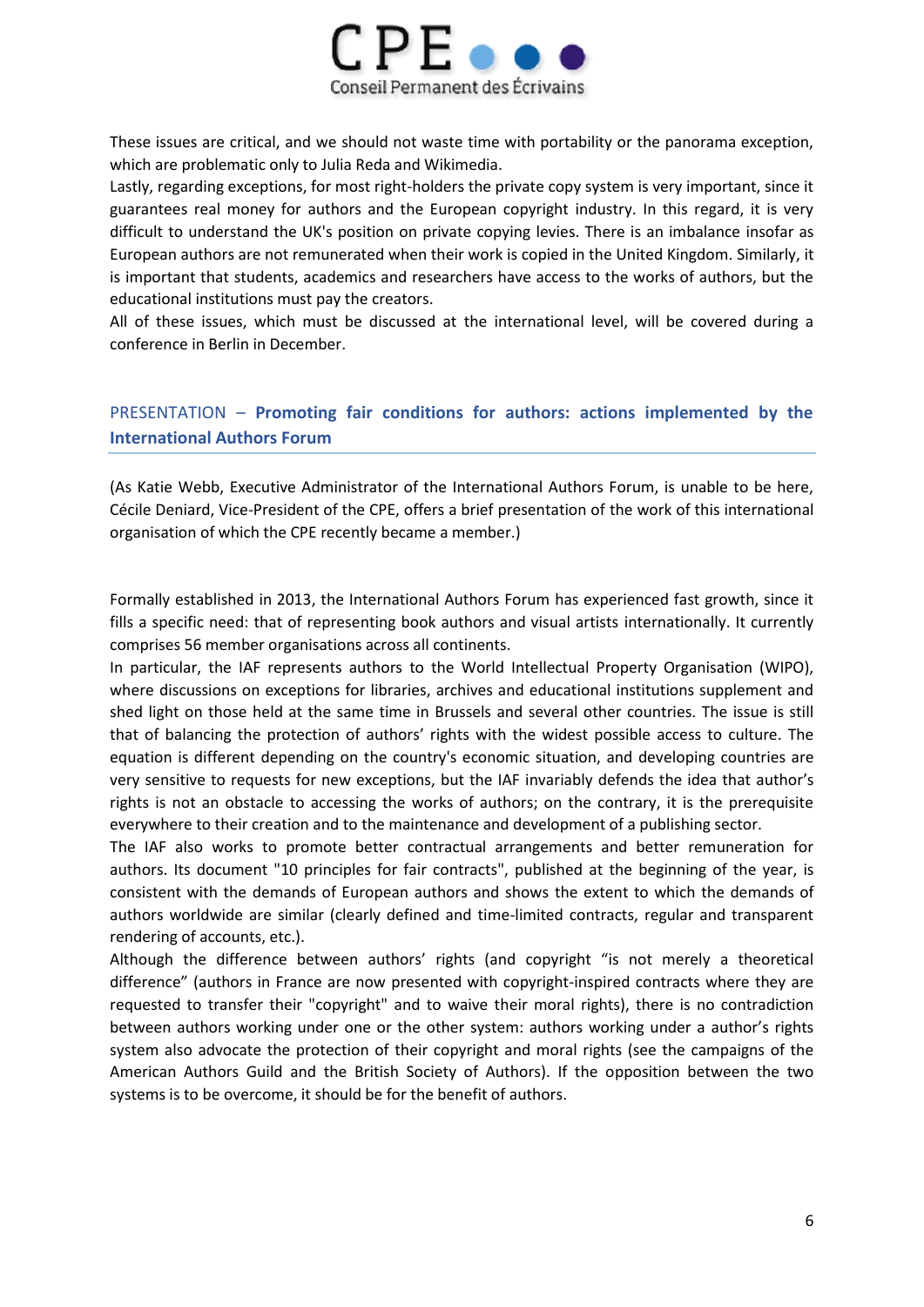

# ROUND TABLE 2 – **How can authors adapt to the new digital environment?** (chaired by Virginie Rozière)

### **Giuseppe Mazziotti, Trinity College Dublin, Centre for European Policy Studies (CEPS)**

There is no vision on what author's rights should be in the future. Several declarations have been made in the past, but were never implemented. Author's rights has been harmonised to a significant degree in Europe, in order to adapt to new uses, but there is inconsistency in how the rules have been defined within the EU.

The main problem today remains how platforms are using protected content. All the laws exist in theory, but the acknowledgment of these rights and their application are a huge issue with shocking effects on the payment of creators. As for licensing, there are still differences between the common law and continental law systems.

It is very disappointing to observe the delay of Member States in transposing the 2014 directive on collective rights management, which mainly concerns the musical industry, but remains very important to written works. How many Member States transposed the directive in time, before 10 April? Moreover, this directive could have been a regulation, given its level of detail. Nevertheless, the national authorities are reluctant to uphold the values that would make author's rights more credible and effective. Some national players want to maintain the status quo, and the worst enemies of author's rights seem to be the national authorities themselves. However, "with respect to author's rights, this directive should be considered invaluable".

I do not want to blame everything on Google, which is still a great company. Today, most authors are unaware of what they are doing when they post their work on social networks, despite the fact that they are able to read the platforms' conditions of use. They do not understand that they are sharing the very essence of their work. We need a clear vision within the EU of the exceptions in this age of e-commerce.

Unfortunately, the year 2000 was a notorious year for copyright, with the Napster case and the golden age of P2P, but especially the adoption of the directive on e-commerce which, following the example of the American Digital Millennium Copyright Act, created a wide exception for online intermediaries. This exception has become a privilege for platforms.

Of the CPE's twelve proposals, the most important ones concern the whole creative sector. It is surprising to see the extent to which the creative front is divided with respect to that of technologies and users. "Without any true unity or internal solution, the current problems will never be resolved". The example of standard contracts is a good illustration in this respect.

Lastly, regarding the clash between civil and common law: how can we still consider that the differences are not that important? The different approaches to remuneration should converge, despite national differences.

# **Anne Herold, Member of Commissioner Oettinger's cabinet**

Considering its jurisdiction over copyright, the European Union is still at the harmonisation stage. It is important to understand that our role in this area is limited. But we are determined to forge ahead, in particular via the Digital Single Market. Next Fall, we will be presenting several aspects of the author's rights reform, but significant steps have already been taken, such as the proposed portability regulation.

Our action is based on four pillars: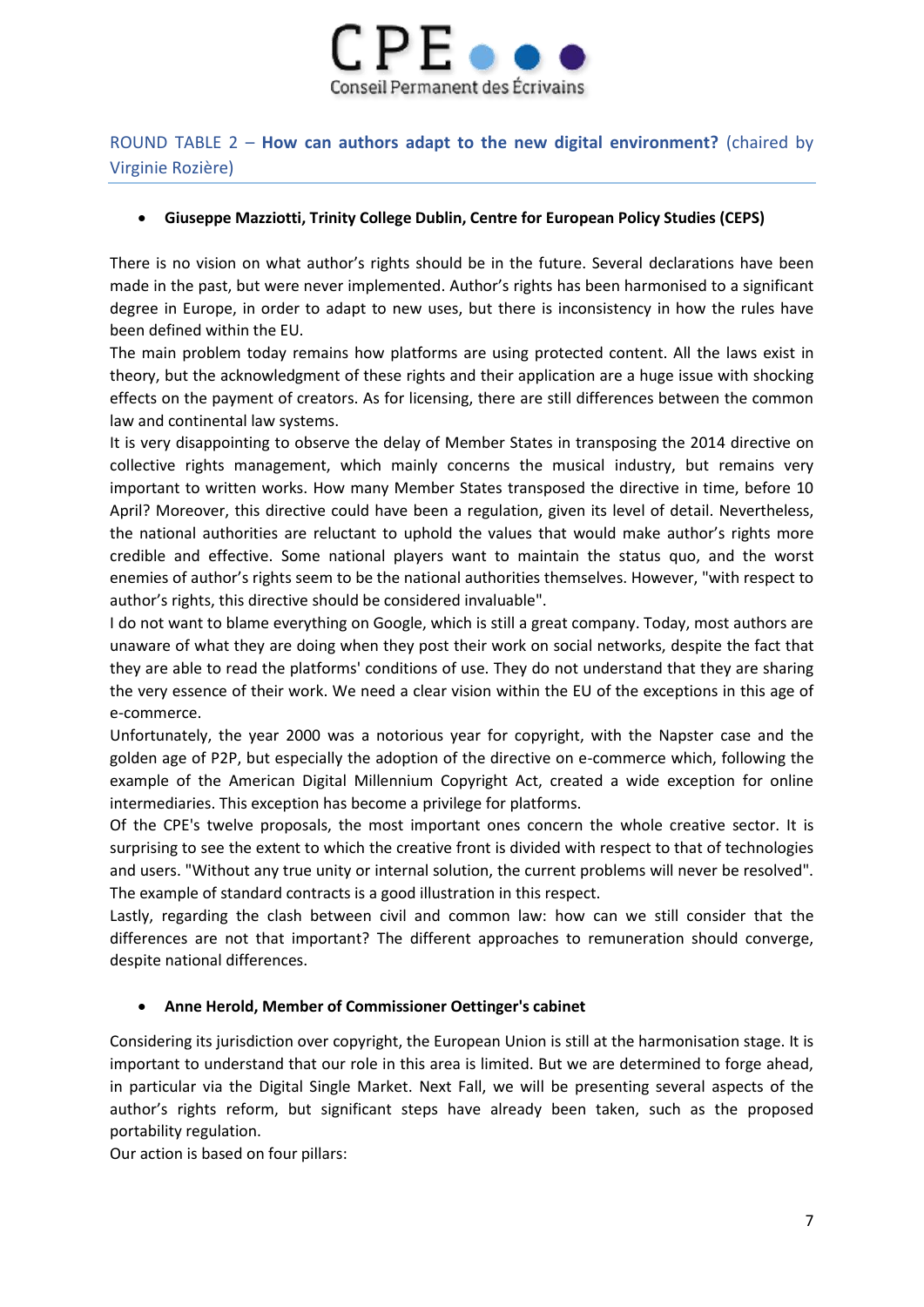

- How can we ensure easier access to content on the European market? Portability addresses an important aspect of this question.
- Better harmonising and/or better adaptation of certain exceptions to the digital reality.
- How can we improve the functioning of the European author's rights market? That is the most complex aspect of our work ("a major headache").
- Ensuring author's rights compliance. We are working in close collaboration with DG Grow and Commissioner Bienkowska to effectively fight piracy.

The Commission takes a holistic approach to the third point, which addresses the entire value chain: the author's work, intermediaries (publishers, investors) and new methods for accessing content, including digital content, and finally the end user, who has new expectations for the Internet. At the same time, we must not lose sight of the basic function of author's rights: paying authors and encouraging investment in the creative industry.

Special attention is given to two subjects:

- Fair remuneration for authors. A study on the musical sector was recently published, and we are finalising a study on written works. The central question is as follows: how can we ensure that authors receive fair contracts that allow them to make a profit from their work, including on the Internet? For now, we are working on transparency, legal certainty and the balance of the remuneration system.
- The issue of platforms, which extends beyond the framework of author's rights. We want to help right-holders to obtain better terms in their relationships with distributors. This is a sensitive aspect in the author's rights reform, since it overlaps with the exceptions provided in the e-commerce directive.

#### **Frédéric Young, Delegate General of SCAM, Belgium**

We are talking here about individual creation, freedom of expression, the development of our cultural industries, the protection of cultural diversity, the working conditions of authors, and thus the subject addressed here is exceptionally important and justifies very lively debate.

It is important to highlight the work of the European Parliament and Commission in the nineties, when the first directives were more specific but aimed to improve the situation of creators. This intention seems to have disappeared since then, with exceptions and the technological industries becoming the focus.

We are talking here about a European cultural policy built first and foremost on the need to protect creation and creators, and to establish a vision of cultural policy that includes a modern and highlevel author's rights. Unfortunately, DG Culture seems to have trouble making itself heard in the Commission's debates, or perhaps the other DGs are not interested in cultural policy.

Every cultural policy has a second pillar alongside the creative policy, namely the cultural democratisation policy, which extends beyond social and economic inequalities. However, the "modern interpretation of cultural democratisation" that does not factor in author's rights is wrong, as it creates a gap in the value chain, paid for by the most vulnerable, namely creators themselves.

The old methodology of ongoing dialogue has become scarce in the Commission's most recent work. The new methodology of widespread consultation does not encourage agreements, and makes them difficult to implement.

What do authors need?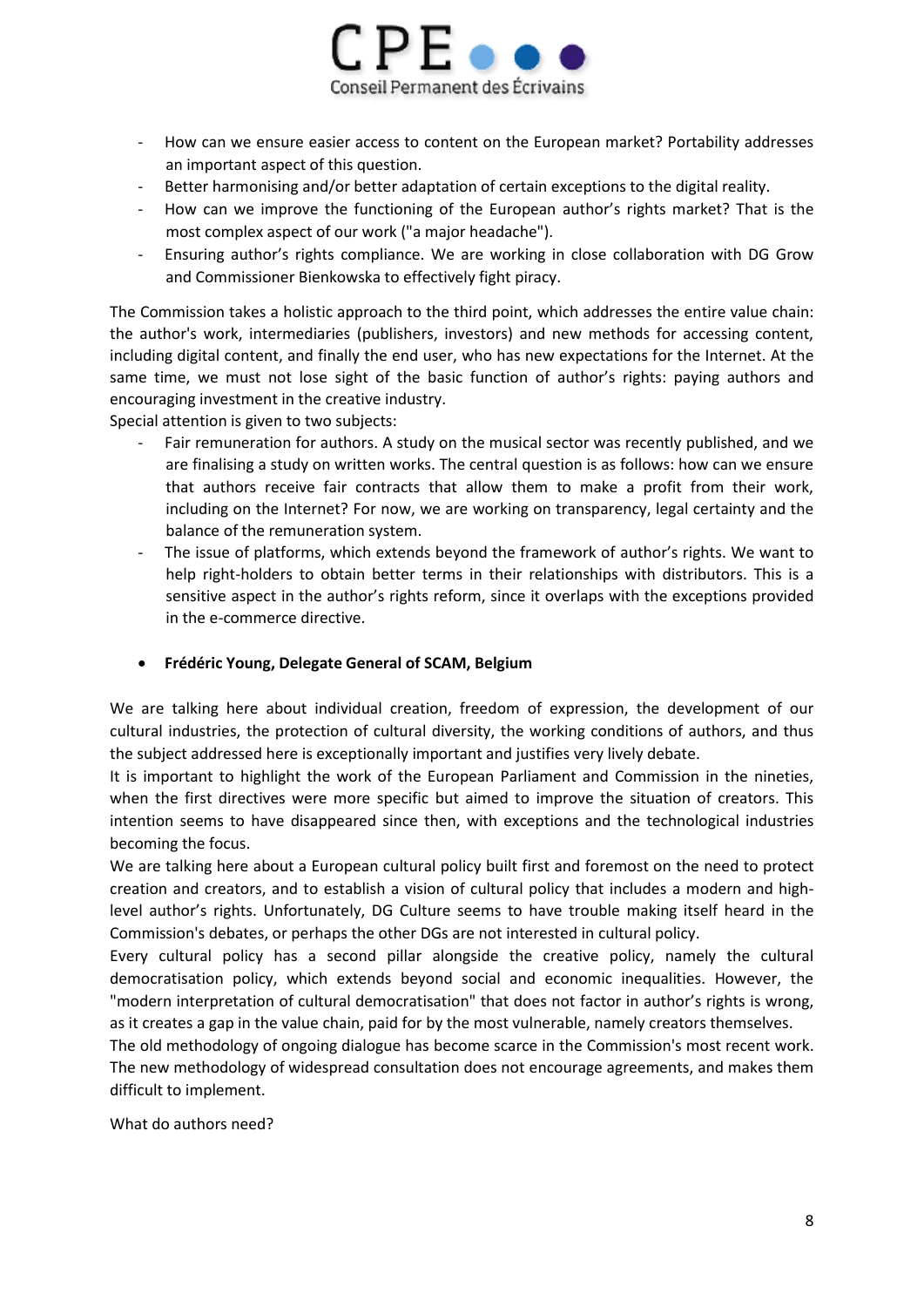

- Authors need much more purposeful action to stop unlawful use. Piracy is a judicial matter. In legislative terms, there is a form of economic parasitism between the content industry and industries that have captured value thanks to the exemptions granted to them.
- The certainty of remuneration, so that they can work in the long term. This is most likely achieved through a non-assignable right to remuneration.
- The option of collective negotiations in areas where such negotiations are not yet possible.
- Recognition of the entrepreneurial role of creators.
- The need to set up research and investment funds.
- Trans-European training tailored to new technologies.
- The regulation of operators in a dominant position. What is DG Competition doing in response to oligopolies like Youtube and Amazon?
- Promoting European cultural goods to the European public via distribution platforms.
- European authors need a clear strategy that is easily understood by political leaders, and a more efficient European structure.
- **François Pernot, CEO of Dargaud Lombard publishing, CEO of the Comics & Animation Division of Media-Participations**

The debate gives the impression that we have authors on the one side of the argument, and the rest of the world on the other. However, the reality is different, since they work together: there is a true "relationship between author and publisher based *on sincerity*".

The future is complicated due to technology, which is disrupting the landscape at a dizzying speed. But the publisher's convictions remain unchanged. Digitisation enables wider and more international distribution; as such, it is an opportunity. However, the monopolies enjoyed by certain American companies make things more complicated for publishers.

The problem today still concerns value and the distribution of value.

What does the future hold?

- Technological development is an ongoing investment that is only profitable in the short term for large-scale distributors. But the market is divided and multilingual, making it more complicated than a major English-language market.
- Transmedia: in the future, creation will factor in the opportunities for distribution. Copyright will be all the more complicated to manage.
- Legal uncertainty: authors in Europe will always find a way, through legal remedies, to recover their royalties. Publishers who are not at fault need to be sure that their investments are protected.

The imbalance between right-holders and publishers must be resolved.

# **Special contribution** – Pierre Sellal, Permanent Representative of France to the European Union

The CPE's initiative is a positive one. These issues are very dear to France. We are seeing a profusion of initiatives, consultations, debates on the digital economy, author's rights and content portability, and we are expecting the author's rights package after the summer. It is one of this Commission's priority projects for political and legislative action. We must attend and participate in the discussions.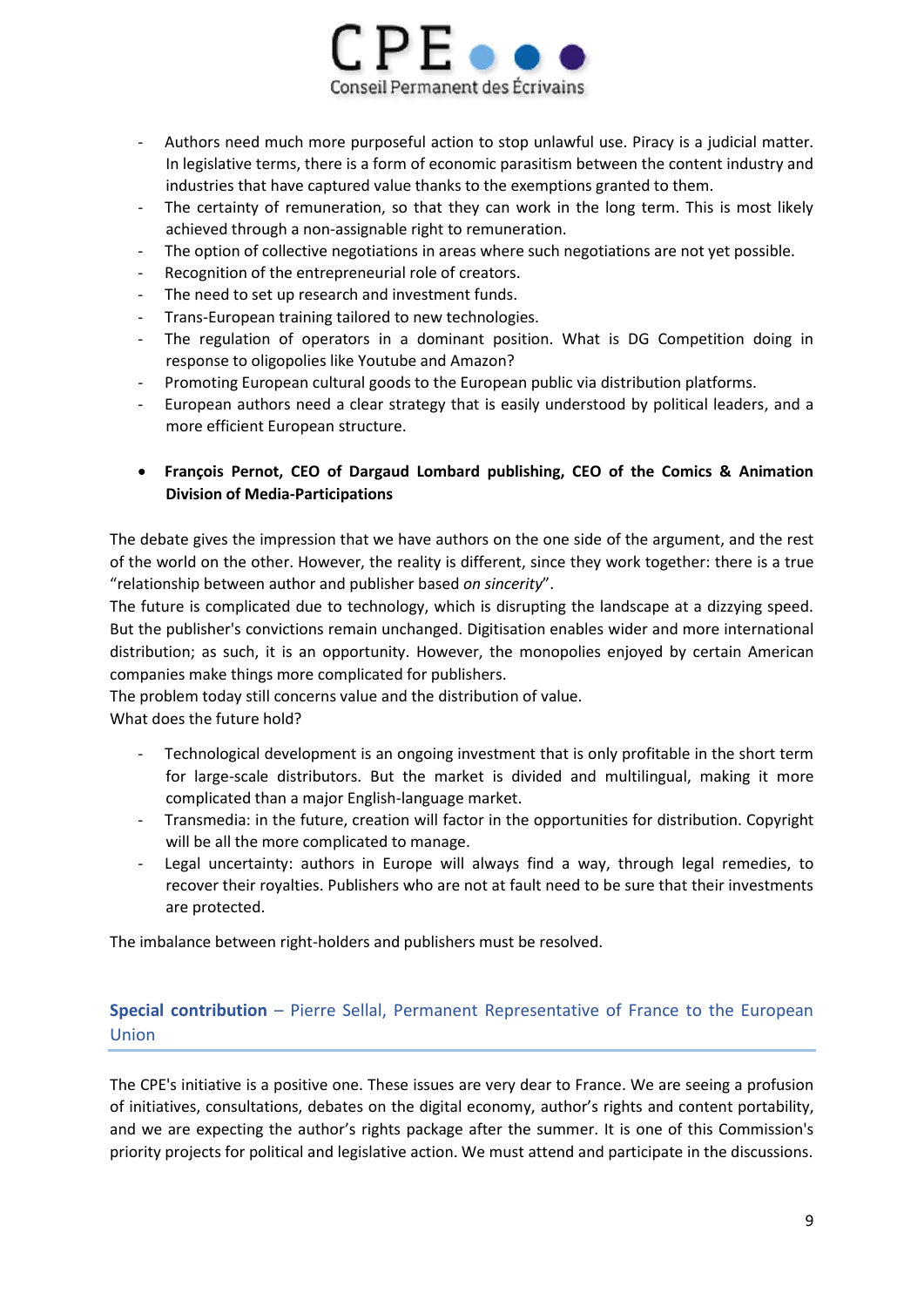

The Commission has made it a priority to adapt the European economy to the digital age. There are technological developments, changes in consumer behaviour and in access to creative works, and of course interests. We must determine which of these interests will best meet the general interest.

This day has a clear theme: the author and author's rights are perfectly relevant concepts in the  $21<sup>st</sup>$ century. It is a deep reality in which France believes, and we must demonstrate this fact from a political, cultural, ethical and economic perspective.

The first struggle is to resist the premise that author's rights is a roadblock to economic development, research and innovation. On the contrary, without the protection of works, there will be no creation, no knowledge-based economy, no innovation, and no future for research. We must not abandon the economic perspective on the grounds that we are dealing with a cultural issue.

Author's rights concerns ownership, which means exclusivity and the possibility for authors to review who accesses their work. Accordingly, any departure from this principle must be restrictive, and the debate surrounding exceptions will be a challenging one. It is a different logic to that of "fair use", which must lead to a restrictive approach to exceptions. Our international commitments, signed in Marrakesh, compel us to be restrictive.

We must defend these principles, support the long-term viability of the concepts, and accept the need for modernisation, for example regarding the enforcement of these laws. Whenever steps towards modernisation are proposed, the Commission should have to prove that they are required and rely on very comprehensive impact studies. That requirement should be reiterated to the Commission.

Progress has been made over the last few months on the Commission's approach to copyright: the need to fight piracy, the regulation of platforms, value sharing, or the need to resist the capturing or theft of value, and we must build on these advances.

We must also demand a balance in legislative initiatives. When it comes to producing legislation on the organisation of the domestic market, access to content, and portability, we use regulations and directives: hard law. When it comes to platforms, value sharing, and piracy, however, the Commission tends to propose codes of conduct and voluntary commitments: soft law. We must argue against this legal discrepancy.

It is necessary to move ahead with effective European solutions, and to try and help Europe to rediscover a taste for exporting its ideas and values to the rest of the world.

# ROUND TABLE 3 – **Discussion with European authors** (coordinated by Frédéric Young and Hervé Rony)

*How do authors approach their work in the light of developments in digital technology and the political environment? Are they optimistic?*

# **Juan Pedro Aparicio**

The circumstances are changing and we need to talk about globalisation. Many years ago, borders were temporal; writers unable to find a publisher in their country could be published elsewhere (that was the case with James Joyce). Nowadays, publishers are only seeking out the best-selling authors in other countries to sell their work in their own country. The publishing policy revolves around "entertainment", and that suggest a cultural decline.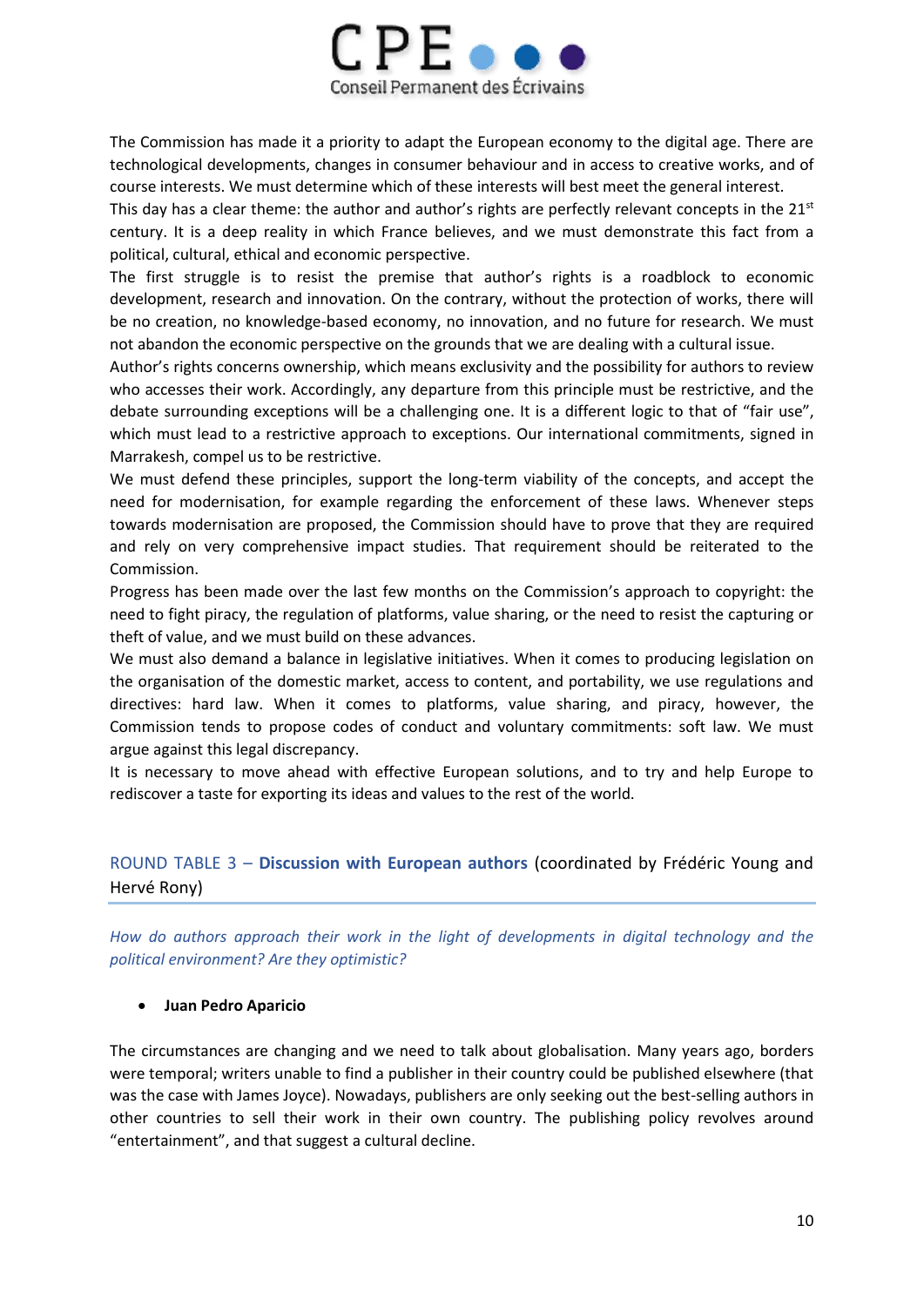

# **Philippe Geluck**

Literature is being plundered, but comic books still have many fruitful years ahead of them, even if the website Izneo is growing. There is a "magical" side to author's rights, which is a miracle in an author's life: "It is the most noble money of all, the result from creation, takes nothing from anyone and is not the fruit of exploitation". The author is part of a chain: authors who are more established, thanks to author's rights and the support of publishers, must feel a sense of responsibility towards the next generation of authors. If the Hergés and Hugo Pratts of this world had not been published, Geluck may not have been able to grow as a creator. Major platforms like Amazon should reinvest a share of their earnings in creation and young authors.

### **Morten Visby**

The book market may be liberal, but it has not been liberalised. Denmark knows the effects of digitisation all too well. E-book sales account for 20% of the market. 200,000 digital loans are taken out from libraries every month, which is considerable for a small country like Denmark.

The problem is not digitisation, but liberalisation. Denmark went from operating a regulated market (standard contracts, minimum fees, fixed book prices and collective negotiation) to an extremely liberalised market, where market needs override creators' needs. It was a disaster for authors and literature alike. Publishers began to focus on best-sellers. For example, the last Nobel prize winner was only published in Danish when an independent publisher made a real effort. 50% of Nobel prizewinning authors are not translated into Danish.

*What do you expect of the European Institutions in terms of initiatives that could have a positive effect on the capacity for creation?*

# **Juan Pedro Aparicio**

Few laws, but clear laws, and they need to be enforced. That is the key issue. In Spain, the Authors Association realised that their problems were not due to the laws: it turns out that Spanish law is excellent, but the necessary mechanisms to enforce them are not in place (for example, the obligation for publishers to certify sales, to provide authors with notice and certification of destructions, etc.). Good legislation is necessary, but not enough.

#### **Philippe Geluck**

There are two things:

- They should give some thought to the pricing of images. That has been achieved in the world of music and films. Illustrators are plagiarised relentlessly, which means they never see a large part of the earnings from their work.
- Education: young people today are used to digital technology and are therefore completely unaware of the concept of author's rights. Schools and educational curriculums should include an explanation of author's rights as one of the fundamental cultural rights, and properly explain the concept of creative value.